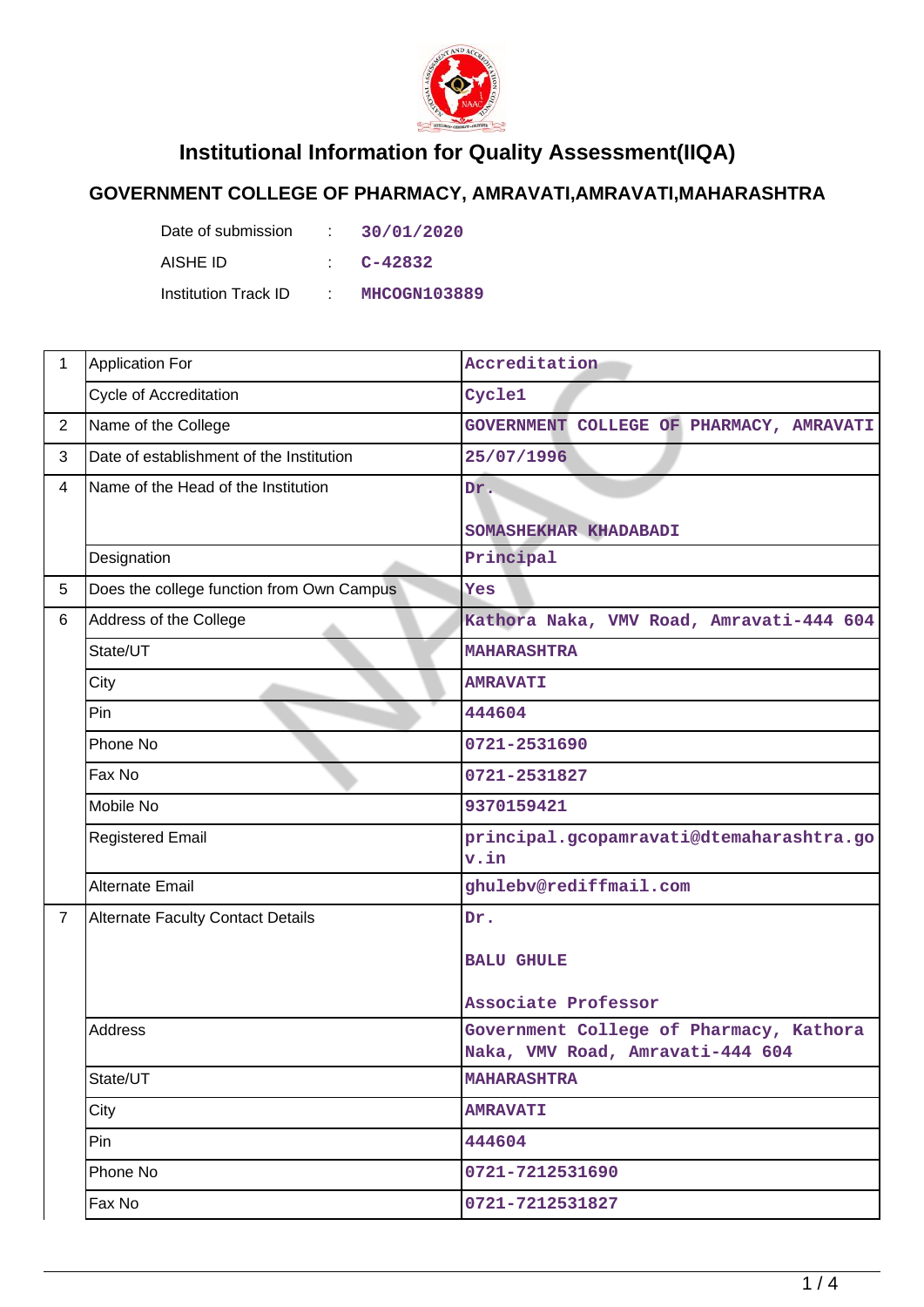|          | Mobile No                                                                                                                  |                                                                                                                                                                                                                                                                                 |                                | 9960763109                |                     |                                              |
|----------|----------------------------------------------------------------------------------------------------------------------------|---------------------------------------------------------------------------------------------------------------------------------------------------------------------------------------------------------------------------------------------------------------------------------|--------------------------------|---------------------------|---------------------|----------------------------------------------|
|          | Email                                                                                                                      |                                                                                                                                                                                                                                                                                 | drghulebv@gmail.com            |                           |                     |                                              |
|          | Alternate Email                                                                                                            |                                                                                                                                                                                                                                                                                 | nandukotagale@gmail.com        |                           |                     |                                              |
| 8        | Website                                                                                                                    |                                                                                                                                                                                                                                                                                 |                                | <u>gcopamravati.ac.in</u> |                     |                                              |
| 9        | Years of graduation of last two batches                                                                                    | Has the Institution completed 6 years of existence /                                                                                                                                                                                                                            | Yes<br>Year1- 2018 Year2- 2019 |                           |                     |                                              |
| 10       | Nature of the college                                                                                                      |                                                                                                                                                                                                                                                                                 | Government                     |                           |                     |                                              |
| 11       | <b>College Affiliation</b>                                                                                                 |                                                                                                                                                                                                                                                                                 | Affiliated                     |                           |                     |                                              |
| 12       |                                                                                                                            | Name of the affiliating University(ies) and the state(s) in which the University(ies) is located                                                                                                                                                                                |                                |                           |                     |                                              |
|          | State                                                                                                                      | <b>University Name</b>                                                                                                                                                                                                                                                          | <b>Documents</b>               |                           |                     |                                              |
|          | Maharashtra                                                                                                                | Sant Gadge Baba Amravati<br>University                                                                                                                                                                                                                                          | <b>View Document</b>           |                           |                     |                                              |
| 13       | Is the Institution recognized under section 2(f) of the<br><b>UGC Act?</b>                                                 |                                                                                                                                                                                                                                                                                 |                                | Yes<br>30/10/2017         |                     |                                              |
|          |                                                                                                                            |                                                                                                                                                                                                                                                                                 | <u>View Document</u>           |                           |                     |                                              |
| 14       | Is the Institution recognized under section 12B of the<br><b>UGC Act?</b>                                                  |                                                                                                                                                                                                                                                                                 | Yes<br>30/10/2017              |                           |                     |                                              |
|          | If yes, date of recognition by UGC under section<br>12B along with latest Plan General Development<br>Grant release letter |                                                                                                                                                                                                                                                                                 |                                | View Document             |                     |                                              |
| 15       | Is the institution recognised as an Autonomous<br>College by the UGC?                                                      |                                                                                                                                                                                                                                                                                 | No                             |                           |                     |                                              |
| 16       | Is the institution recognised as a 'College with<br>Potential for Excellence (CPE)' by the UGC?                            |                                                                                                                                                                                                                                                                                 | <b>No</b>                      |                           |                     |                                              |
| 17       | Is the institution recognised as a 'College of<br>Excellence' by the UGC?                                                  |                                                                                                                                                                                                                                                                                 | <b>No</b>                      |                           |                     |                                              |
| 18       | Is the College offering any programmes recognised<br>by any Statutory Regulatory Authority (SRA)                           |                                                                                                                                                                                                                                                                                 | Yes                            |                           |                     |                                              |
|          | <b>Statutory Regulatory Authorities</b>                                                                                    |                                                                                                                                                                                                                                                                                 |                                |                           | SRA program         | Document                                     |
|          |                                                                                                                            |                                                                                                                                                                                                                                                                                 |                                |                           | <b>AICTE</b><br>PCI | <b>View Document</b><br><b>View Document</b> |
| 19<br>20 | or other appropriate Government authorities as<br>Number of programmes offered                                             | If the institution is not affiliated to a university and is<br>offering programmes recognized by any Statutory<br>Regulatory Authorities (SRA), are the programmes<br>recognized by Association of Indian Universities(AIU)<br>equivalent to UG / PG Programmes of a University |                                | Not Applicable            |                     |                                              |
|          |                                                                                                                            |                                                                                                                                                                                                                                                                                 |                                |                           |                     |                                              |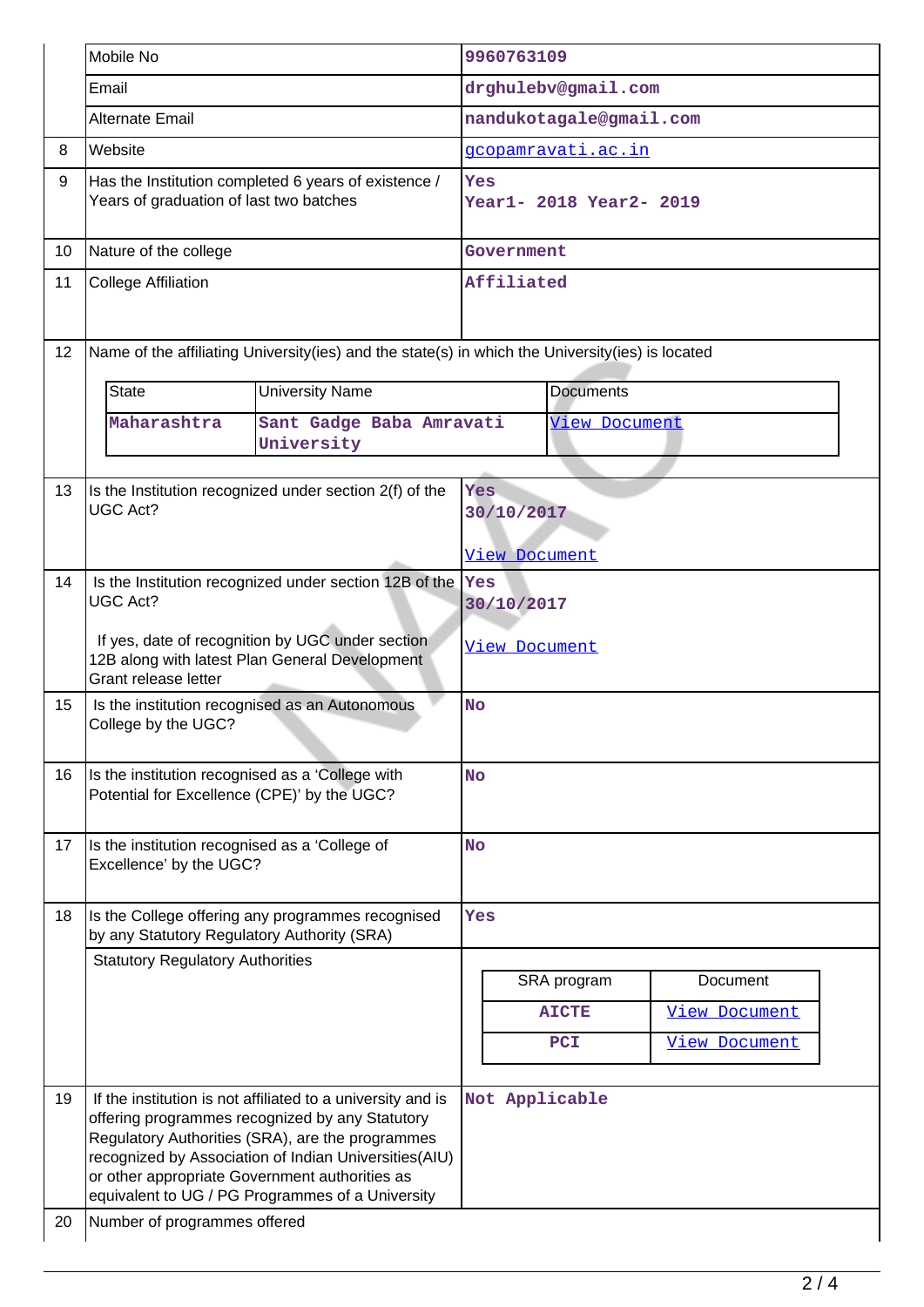| Programmes                           | Number      |
|--------------------------------------|-------------|
| <b>UG</b>                            | 1           |
| $_{\rm PG}$                          | 3           |
| Post Master's (DM, Ayurveda          | 0           |
| Vachaspathi, M.Ch)                   |             |
| Pre Doctoral (M.Phil)                | 0           |
| Doctoral (Ph.D)                      | 1           |
| Post Doctoral (D.Sc, D.Litt,         | $\mathbf 0$ |
| LLD)                                 |             |
| PG Diploma recognised by statutory 0 |             |
| authority including university       |             |
| Diploma                              | $\Omega$    |
| Certificate / Awareness              | 0           |
|                                      |             |
| <b>Programme Details</b>             |             |
|                                      |             |

| Program                                                    | Department | University Affiliation                    | <b>SRA Recognition</b> | <b>Affiliation Status</b> |
|------------------------------------------------------------|------------|-------------------------------------------|------------------------|---------------------------|
| <b>BPharm</b>                                              | Pharmacy   | Sant Gadge<br>Baba Amravati<br>University | <b>AICTE</b>           | Permanent                 |
| Pharm D                                                    | Pharmacy   | Sant Gadge<br>Baba Amravati<br>University | <b>PCI</b>             | Temporary                 |
| <b>MPharm</b> (Pharma<br>cognosy)                          | Pharmacy   | Sant Gadge<br>Baba Amravati<br>University | <b>AICTE</b>           | Permanent                 |
| <b>MPharm</b> (Pharma<br>ceutical<br>Quality<br>Assurance) | Pharmacy   | Sant Gadge<br>Baba Amravati<br>University | <b>AICTE</b>           | Permanent                 |
| PhD or DPhil                                               | Pharmacy   | Sant Gadge<br>Baba Amravati<br>University |                        | Temporary                 |

## [View Document](https://assessmentonline.naac.gov.in/storage/app/hei/iiqa/ugcdocuments/103889_4648_14_1580130955.pdf)

 $\overline{1}$ 

22 Number of Teaching Staff by employment status (permanent / temporary) and by gender

| Male | Female | Transgender | Total |
|------|--------|-------------|-------|
|      |        |             |       |
| ᆠ    |        |             |       |

23 Number of Non-Teaching Staff by employment status (permanent / temporary) and by gender

| Male | Female | Transgender | Total |
|------|--------|-------------|-------|
| --   |        |             | س مقد |

24 Number of Students on roll by gender